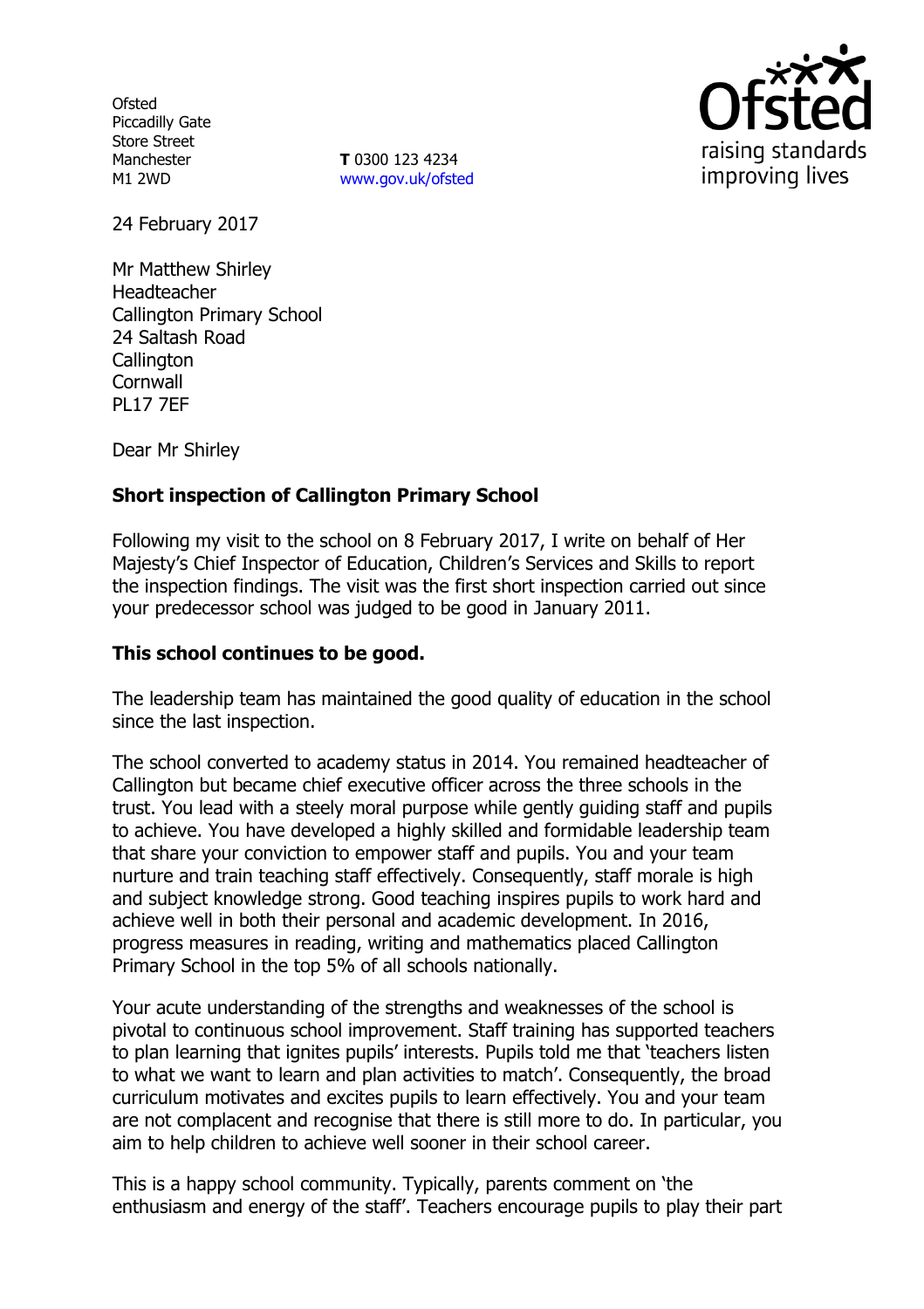

and develop the attributes they need to make valuable contributions to society. For example, they ask pupils questions such as 'What are the similarities and differences between the way society is treating Muslims now and how Jewish people were treated in the past?' and 'What is the potential impact of western technology on a remote African village?'

Three members of the governing body are also on the board of directors. Consequently, the trust's understanding of the school is strong. Governors' strong skills set means that they support and challenge you and other leaders robustly. They are assiduous in checking progress towards the school priorities and are always searching for further ways to bring about improvements. As a result, there is no complacency in this high-performing school.

At the start of the inspection the school's website did not comply with publication regulations. It does now.

# **Safeguarding is effective.**

Governors make sure that policies and procedures are thorough and comply with the most recent government guidelines. They reflect on lessons learned from recent national serious case reviews to enhance safeguarding procedures in the schools. Staff recruitment is rigorous. Leaders train staff thoroughly so that they can spot and act on signs of risk or harm, including child sexual exploitation. Leaders are resolute in working with external agencies to ensure that families receive the support they need. They are vigilant in acting on any concerns they have over a pupil's welfare.

Pupils are universally appreciative of the work of a family support worker for them and their families. Typically, pupils told me that the support 'really helps'. They say they are happy in school and that there is 'always someone to go to if we have worries'. Close work with families has led to pupils' much-improved levels of attendance.

The welfare arrangements for children in the early years are good. Governors are diligent in ensuring that leaders implement robust risk assessments and policies. As a result, children's health, safety and well-being are enhanced. For example, protocols for nappy-changing are closely followed and all events logged.

# **Inspection findings**

■ To establish whether the school remained good, one of my key lines of enquiry was to explore how effective leaders are in using resources to support those pupils who need to catch up. Pupils who need additional support are catching up quickly. Teachers use finely tuned assessment procedures to check pupils' knowledge, understanding and skills. Teachers quickly identify misconceptions and help pupils to learn from their mistakes. Highly skilled teaching assistants provide additional support. They help pupils to develop strategies to overcome barriers to learning. Consequently, pupils gain in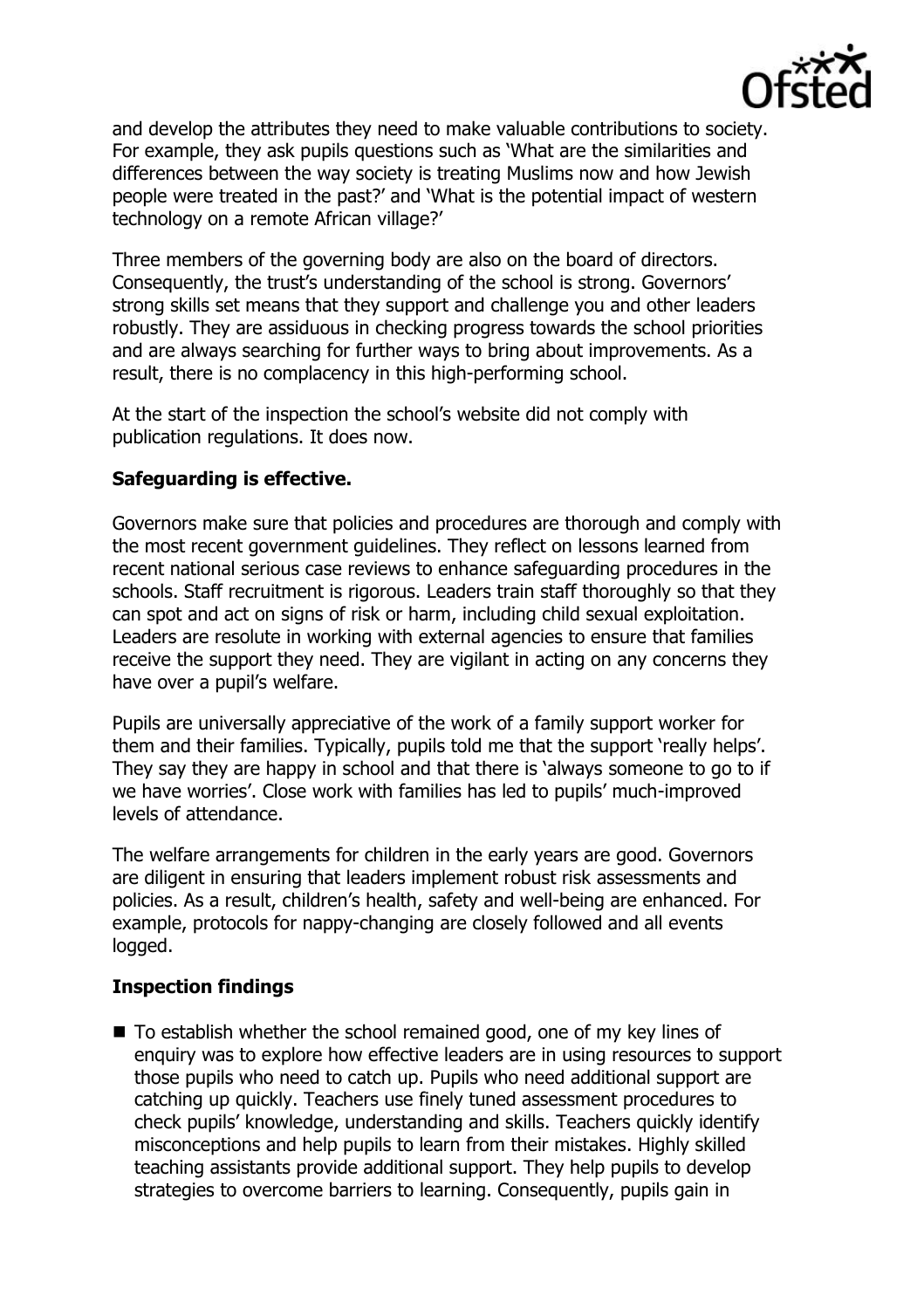confidence and ability. In particular, I checked on the current progress of Year 3 pupils. When they were in Year 1, fewer pupils than nationally met the expected standard in phonics. By the end of Year 2, these pupils met the standard. Now in Year 3, almost one quarter of the pupils are exceeding national expectations for their age. Published information shows that by the end of Year 6, previously low-attaining pupils make better than expected progress. Some achieve the highest standard.

- A further line of enquiry focused on the effectiveness of leaders in deploying additional funding for disadvantaged pupils across the school. Work in pupils' books demonstrates that the differences between disadvantaged pupils and others in the school are diminishing over time. In 2016, outcomes at the end of key stage 2 show that disadvantaged pupils make strong progress, particularly those with lower starting points. Their progress put them in the top 10% of all pupils nationally.
- My next line of enquiry focused on the effectiveness of the early years and whether children are well prepared for Year 1. It applied in particular to disadvantaged children and those who are most-able. More of the disadvantaged children are achieving a good level of development than in previous years. As with other disadvantaged pupils in the school, the gap between disadvantaged pupils' achievement and that of others is diminishing. This represents good progress from children's starting points. However, for some disadvantaged children, reading skills are less developed than other aspects of their learning. Fewer exceed expected standards. Staff in the Nursery provide a safe and nurturing environment for children and foster a sense of belonging. However, not all children who join the Reception classes have spent time in the school's Nursery. More work is needed so that leaders develop closer links with other early years settings to help more children get off to an equally good start.
- My final line of enquiry focused on the quality of teaching of English grammar, punctuation and spelling across the school. Pupils achieve well in writing. In 2016, outcomes in writing belonged with those of the top-performing 1% of schools in the country. Pupils' books show that they apply their writing skills in English as effectively as in other subjects, such as science. However, you correctly identified a weakness in the teaching of punctuation, grammar and spelling. Effective staff training and teachers' increased vigilance have led to significant improvements in the accuracy of pupils' grammar and punctuation. However, work in books shows that pupils' writing is still marred by inaccurate spellings. In September 2016, leaders put strategies in place designed to raise standards in spelling. These are yet to have a consistent impact in all year groups, although there are some encouraging signs, particularly in Year 6.

# **Next steps for the school**

Leaders and those responsible for governance should ensure that:

 in the early years, leaders engage other pre-school providers and parents and carers from different groups in their children's learning